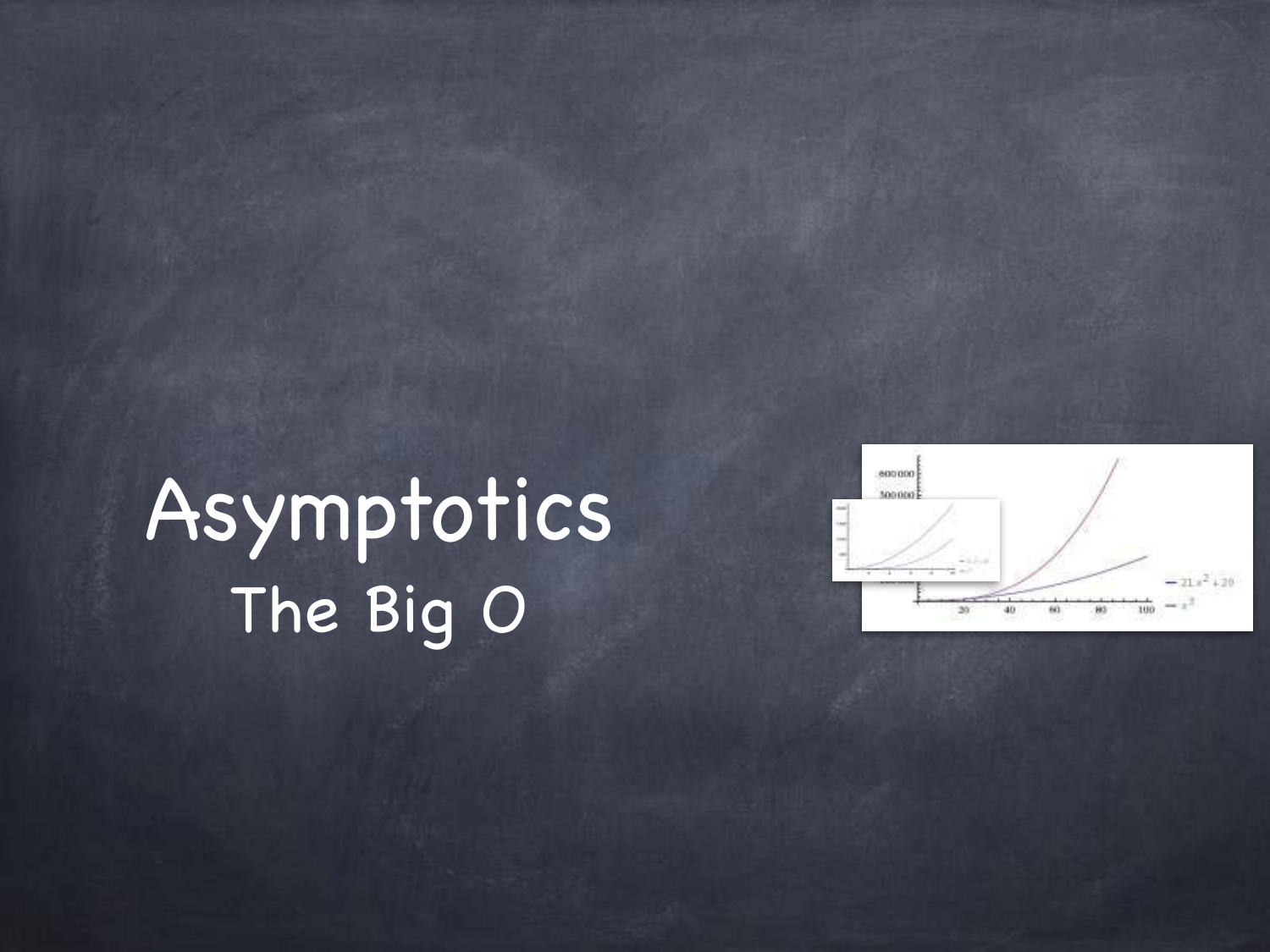### How it scales

In analysing running time (or memory/power consumption) of an algorithm, we are interested in how it scales as the problem instance grows in "size"

Running time on small instances of a problem are often not a serious concern (anyway small)

Also, exact time/number of steps is less interesting

- Can differ in different platforms. Not a property of the algorithm alone.
- Thus "unit of time" (constant factors) typically ignored when analysing the algorithm.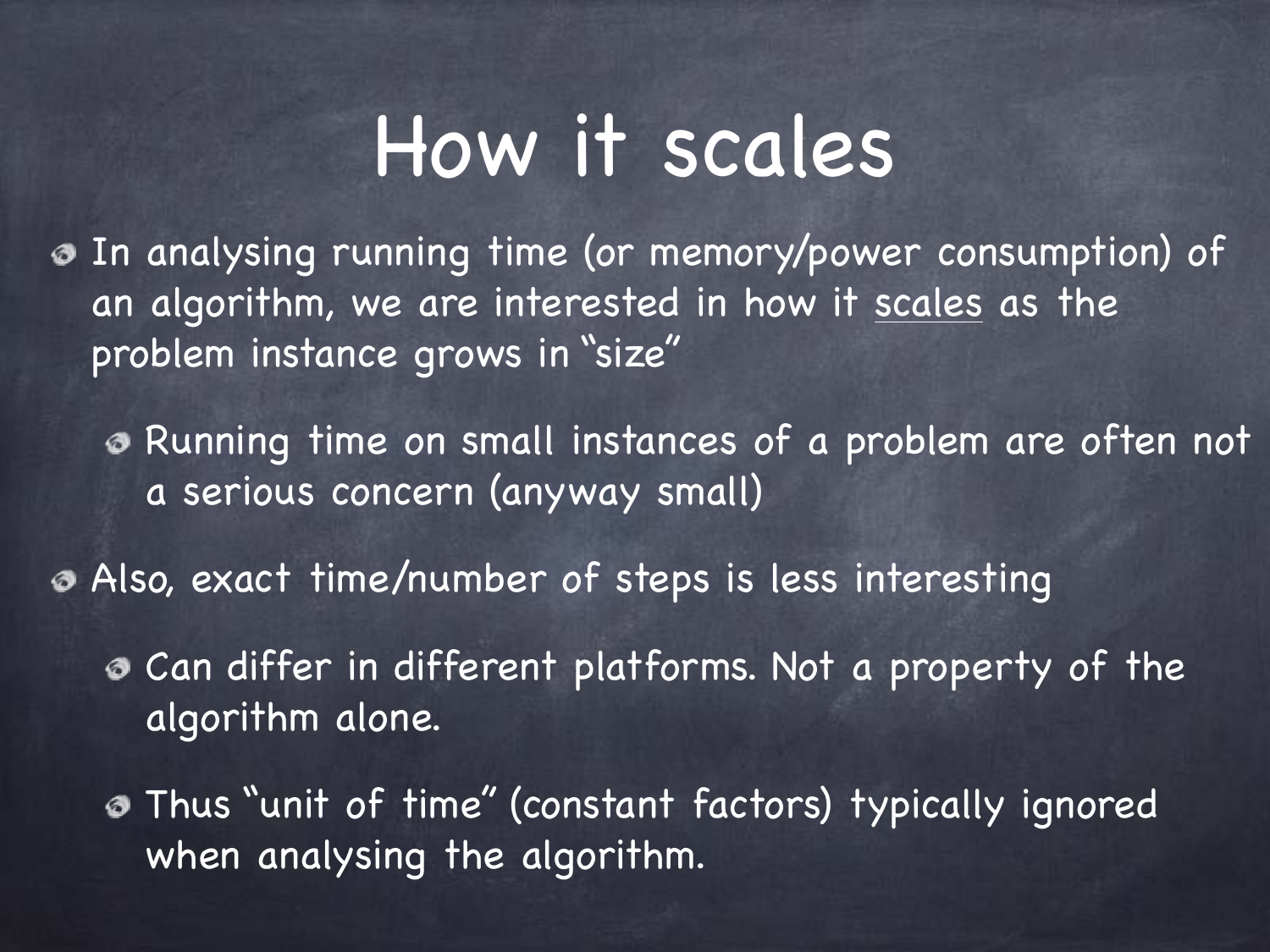#### How it scales

- e.g., suppose number of "steps" taken by an algorithm to sort a list of n elements varies between 3n and 3n<sup>2</sup>+9 (depending on what the list looks like)
	- **O** If n is doubled, time taken in the worst case could become (roughly) 4 times. If n is tripled, it could become (roughly, in the worst case) 9 times
	- An upper bound that grows "like" n<sup>2</sup>
- Typically, interested in easy to interpret guarantees Resource required expressed as a function of input size Upper bounds robust to constant factor speed ups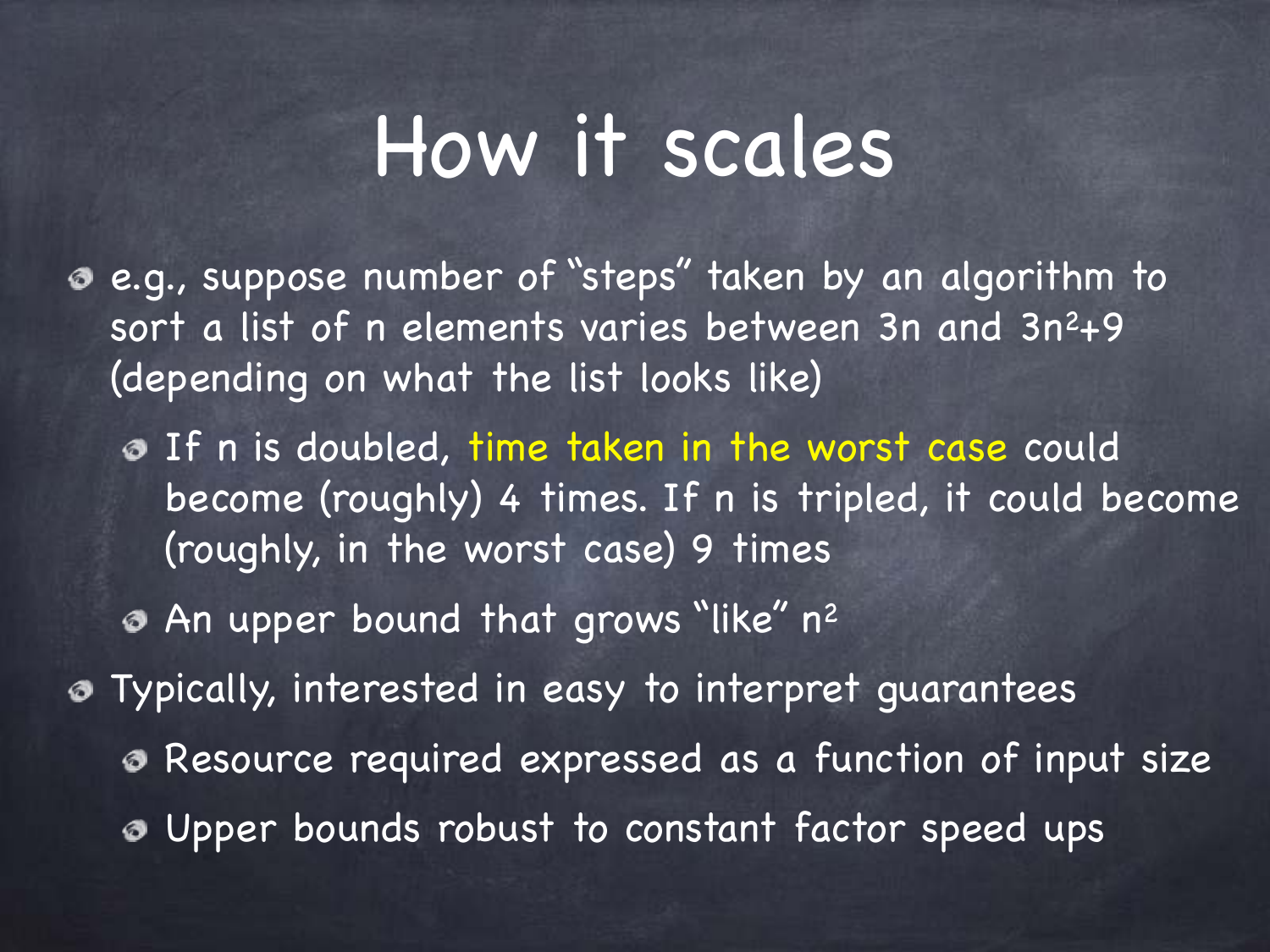# Upper-bounds: Big O

T(n) has an upper-bound that grows "like" f(n) ◈

**T(n) = O(f(n))**  $\circledcirc$ 

 $\exists c, k > 0, \forall n \ge k, 0 \le T(n) \le c \cdot f(n)$ 

Unfortunate notation! An alternative used sometimes:  $T(n) \in O(f(n))$ 

Note: we are defining it only for T & f which are eventually non-negative

Note: order of quantifiers! c can't depend on n (that is why c is called a constant factor)

Important: If T(n)=O(f(n)), f(n) could be much larger than T(n) (but only a constant factor smaller than T(n))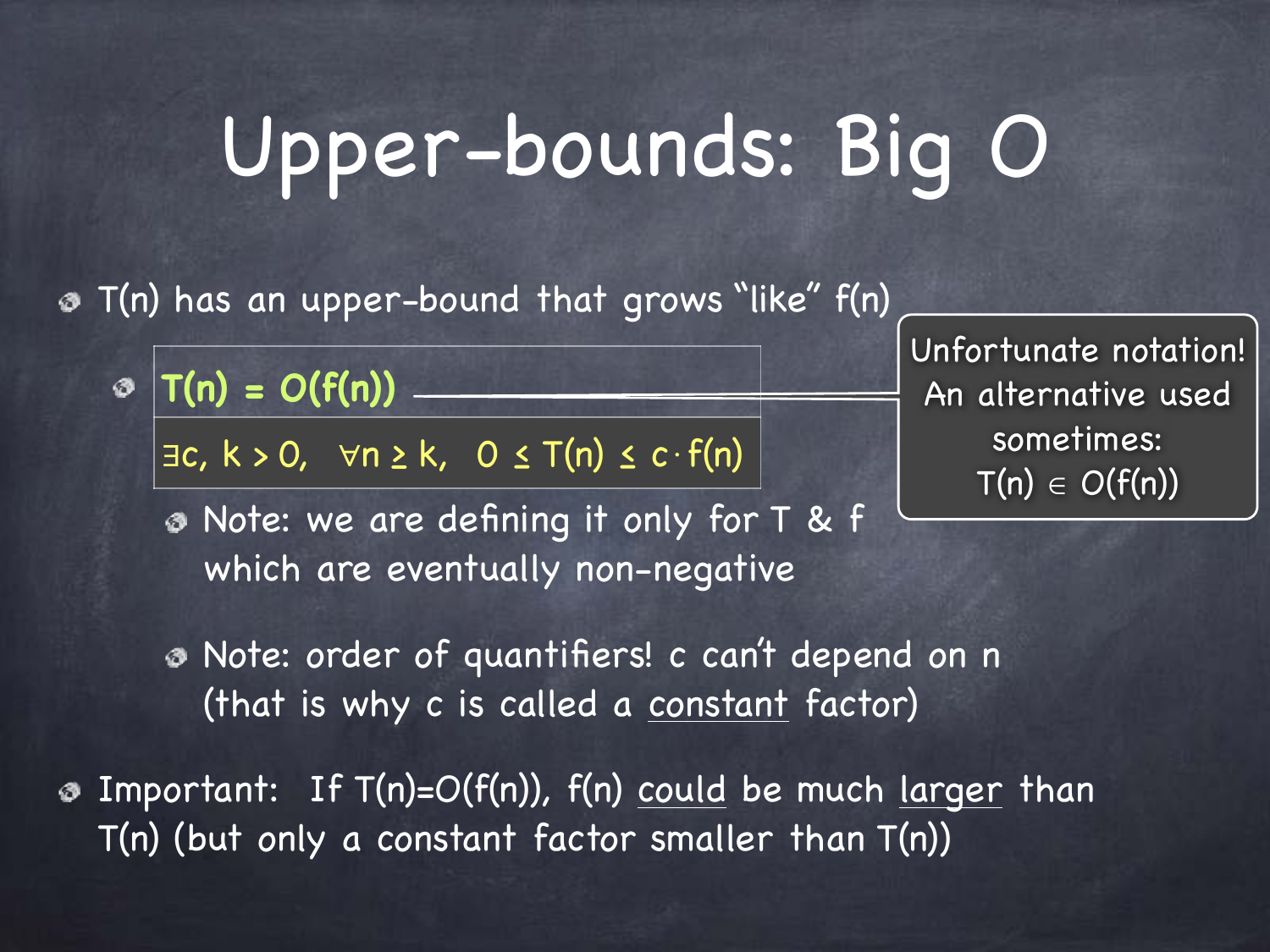### **T(n) = O(f(n))**  $\big|\exists$ c, k > 0,  $\forall$ n <u>></u> k, 0 ≤ T(n) ≤ c·f(n) $\big|$ Upper-bounds: Big O

 $e. g. T(x) = 21x^2 + 20$ 

 $\sigma$  T(x) = O(x<sup>3</sup>)

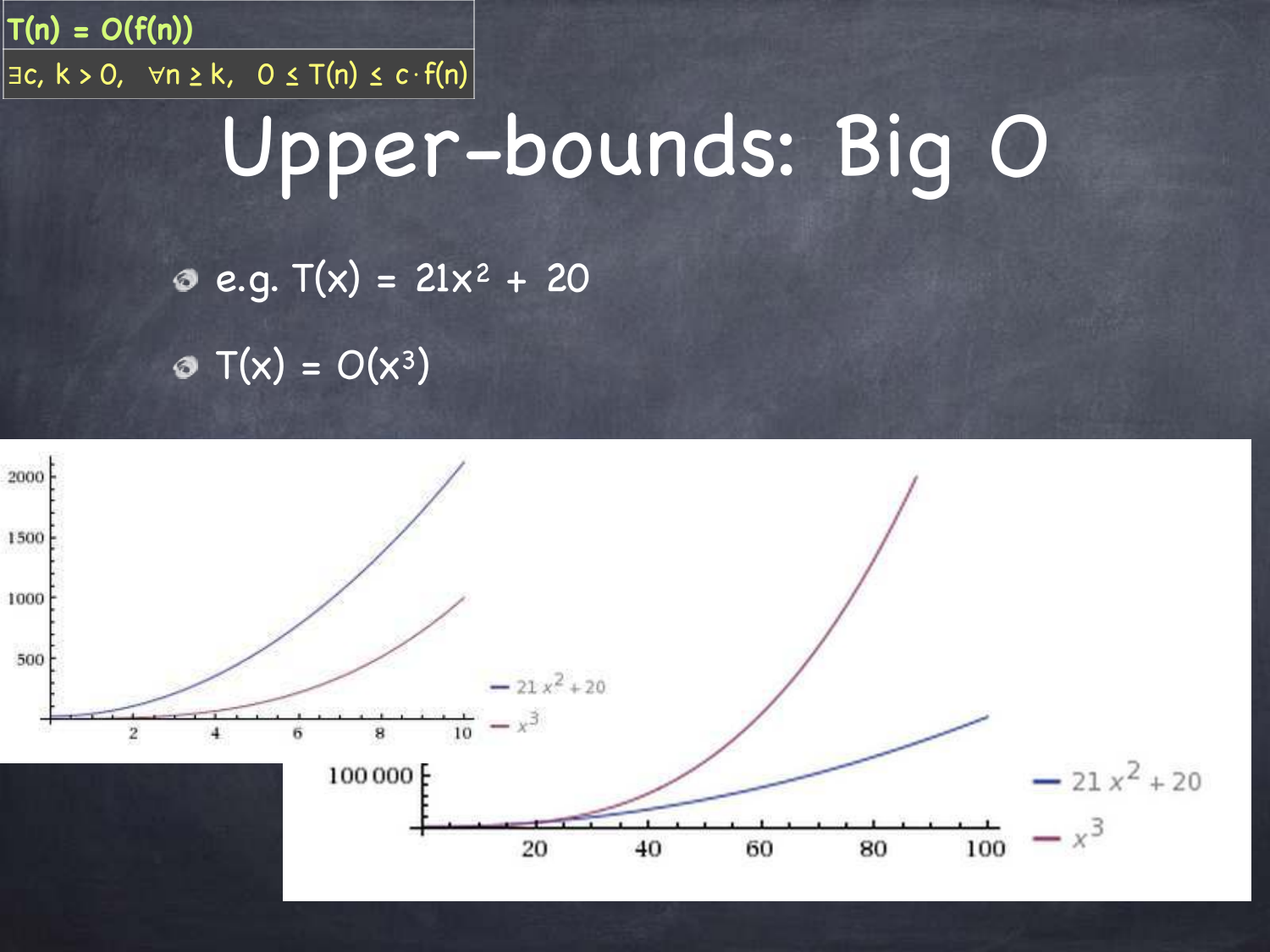#### $\vert \exists c, k > 0, \forall n \ge k, 0 \le T(n) \le c \cdot f(n) \vert$ Upper-bounds: Big O

 $e. q. T(x) = 21x^2 + 20$ 

 $\mathfrak{S}$  T(x) =  $O(x^3)$ 

**T(n) = O(f(n))**

 $\sigma$  T(x) = O(x<sup>2</sup>) too, since we allow scaling by constants  $\bullet$  But T(x)  $\neq$  O(x).

∀c>0, ∀k>0, ∃x\*≥k T(x\*) > c.x\*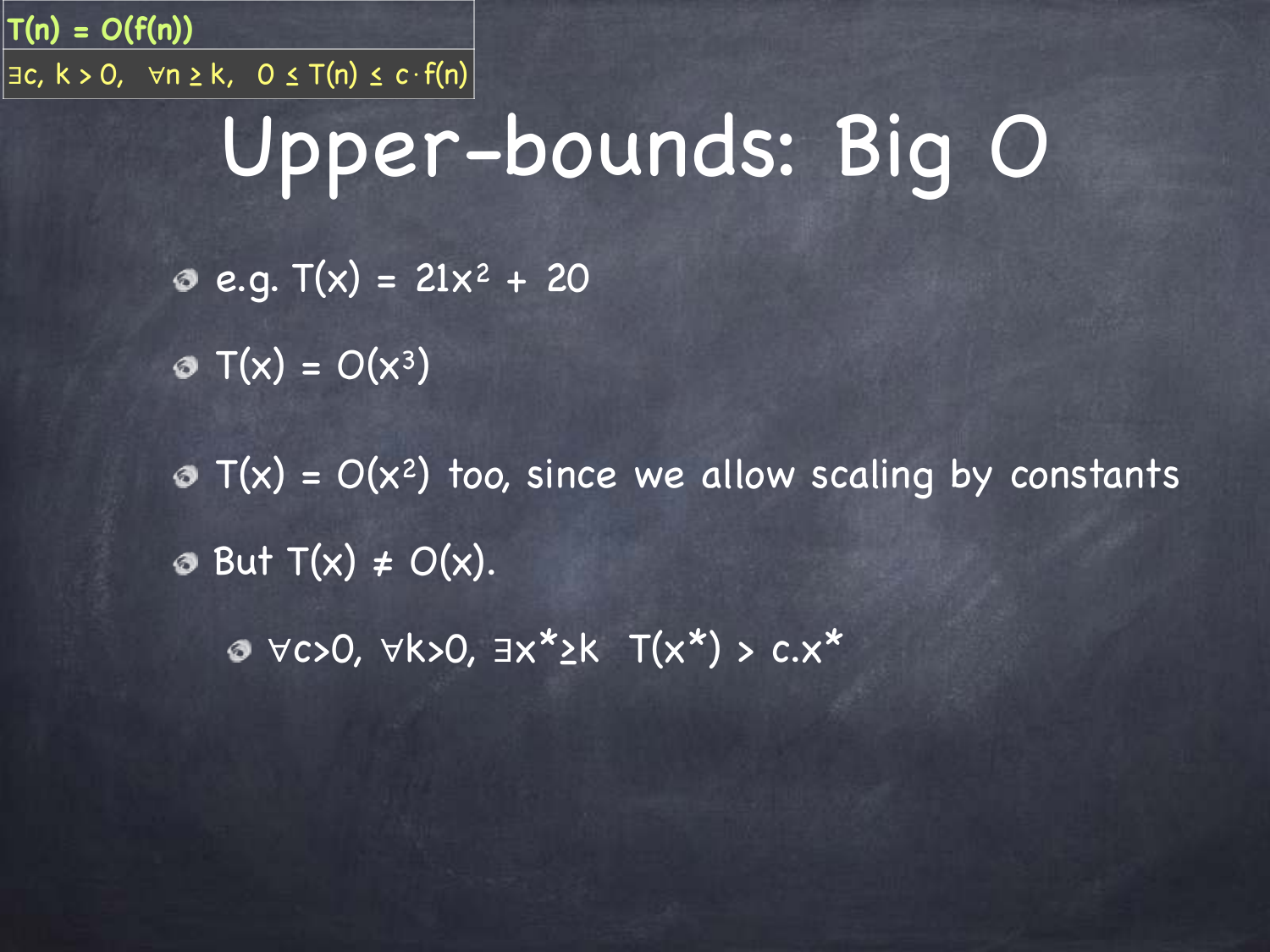Used in the analysis of running time of algorithms: Worst-case Time(input size) = O(f(input size))  $e. q. T(n) = O(n^2)$ ,  $T(n) = O(n \log n)$ Also used to bound approximation errors  $e. q.$ ,  $\log(n!) - \log(n^n) = O(n)$  $\bullet$  A better approximation:  $|log(n!) - log(n/e)^n| = O(log(n)$ Even better: | log(n!) - log((n/e)n) - ½⋅log(n) | = O(1)  $\bullet$  We may also have T(n) = O(f(n)), where f is a decreasing function (especially when bounding errors)  $\overline{\circ}$  e.g.  $T(n) = O(1/n)$ **T(n) = O(f(n))**  $\vert \exists c, k > 0, \forall n \ge k, 0 \le T(n) \le c \cdot f(n) \vert$ Upper-bounds: Big O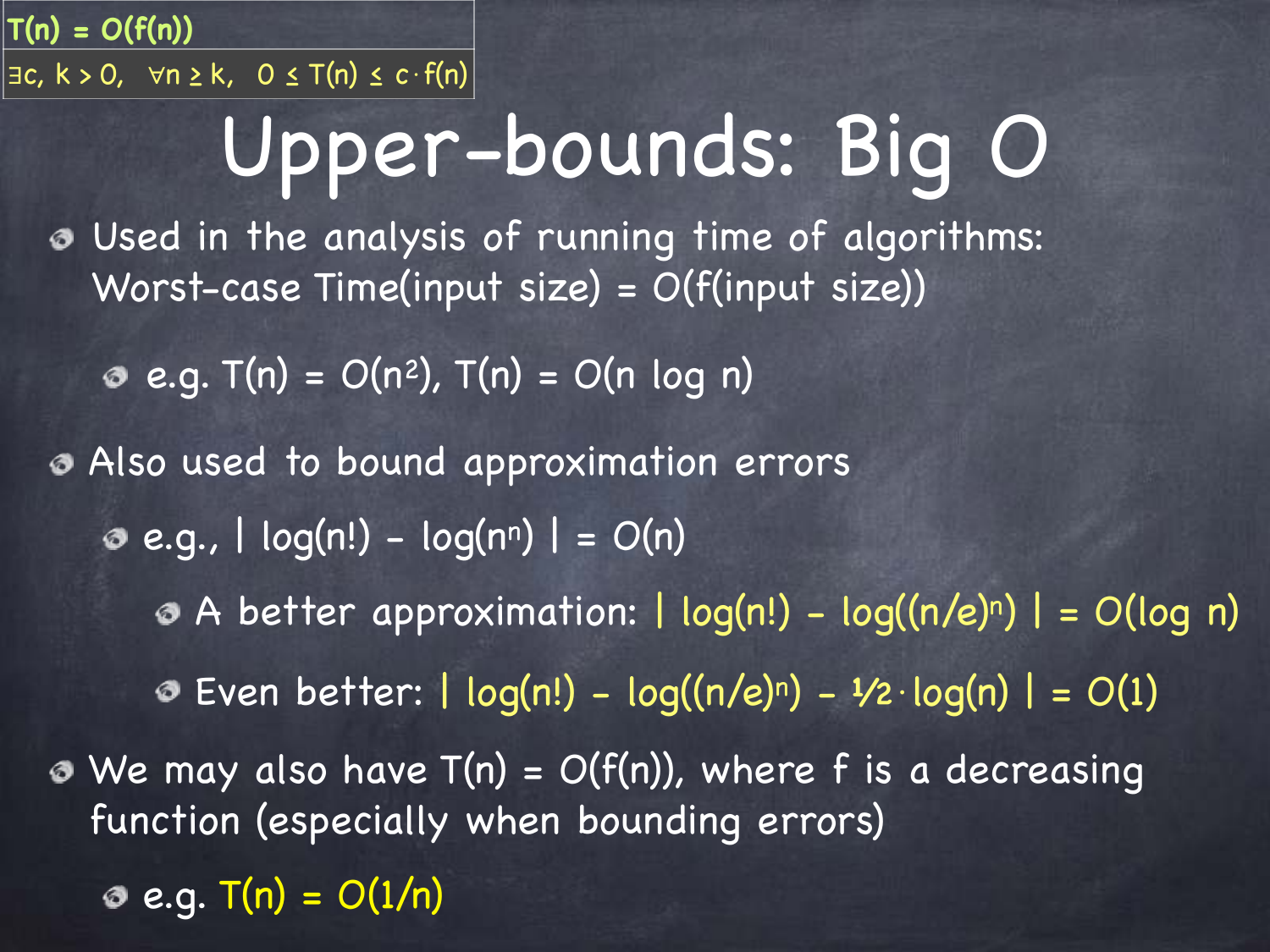Big O: Some Properties **3** Suppose  $T(n) = O(f(n))$  and  $R(n) = O(f(n))$ **3** i.e.,  $\forall n \geq k_T$ ,  $0 \leq T(n) \leq c_T \cdot f(n)$  and  $\forall n \geq k_R$ ,  $0 \leq R(n) \leq c_R \cdot f(n)$  $\Phi$  T(n) + R(n) = O(f(n)) • Then,  $\forall n \geq max(k_{T},k_{R})$ , 0 ≤ T(n)+R(n) ≤ (c<sub>R</sub>+c<sub>T</sub>)·f(n) **O** If eventually ( $\forall n \ge k$ ), R(n)  $\le T(n)$ , then T(n) - R(n) = O(T(n))  $\bullet$   $\forall n \geq max(k, k_R)$ ,  $0 \leq T(n) - R(n) \leq 1 \cdot T(n)$  $\circ$  If T(n) = O(g(n)) and g(n) = O(f(n)), then T(n) = O(f(n))  $\bullet$   $\forall n \geq max(k_{T}, k_{q})$ ,  $0 \leq T(n) \leq c_{T} \cdot g(n) \leq c_{T} c_{q} \cdot f(n)$ **e.g.,**  $7n^2 + 14n + 2 = O(n^2)$  **because**  $7n^2$ **, 14n, 2 are all**  $O(n^2)$ More generally, if T(n) is upper-bounded by a degree d polynomial with a positive coefficient for  $n^d$ , then  $T(n) = O(n^d)$ **T(n) = O(f(n))**  $\big|\exists c,~k>0,~~\forall n\geq k,~~0\leq T(n)\leq c\cdot f(n)\big|$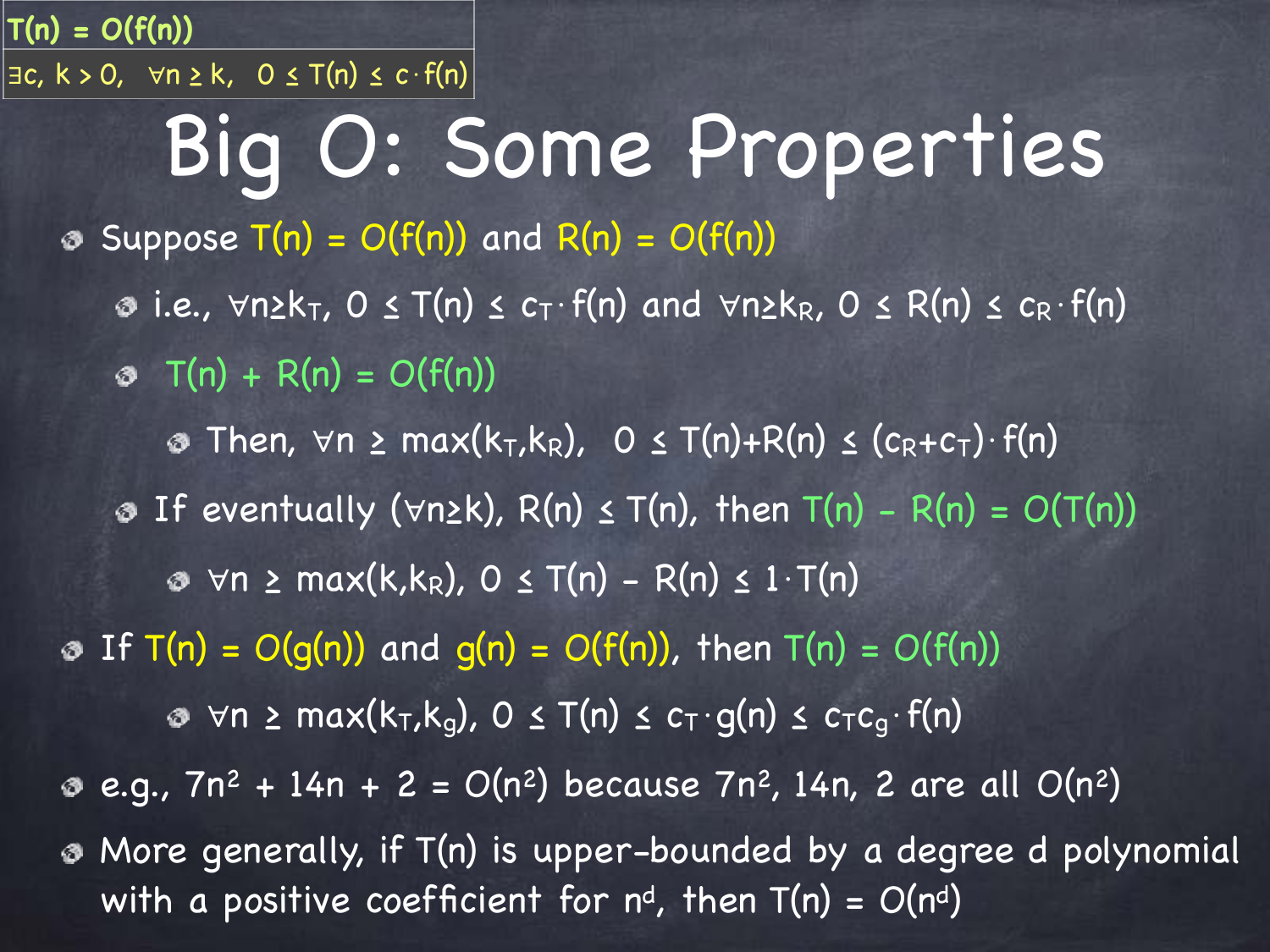Some important functions T(n) = O(1): ∃c s.t. T(n) ≤ c for all sufficiently large n T(n) = O(log n). T(n) grows quite slowly, because log n grows quite slowly (when n doubles, log n grows by 1)  $\sigma$  T(n) = O(n): T(n) is (at most) linear in n  $\sigma$  T(n) = O(n<sup>2</sup>): T(n) is (at most) quadratic in n  $\sigma$  T(n) = O(n<sup>d</sup>) for some fixed d: T(n) is (at most) polynomial in n  $\sigma$  T(n) = O(2<sup>d⋅n</sup>) for some fixed d: T(n) is (at most) **T(n) = O(f(n))**  $\exists c, k > 0, \forall n \ge k, 0 \le T(n) \le c \cdot f(n)$ 

exponential in n. T(n) could grow very quickly.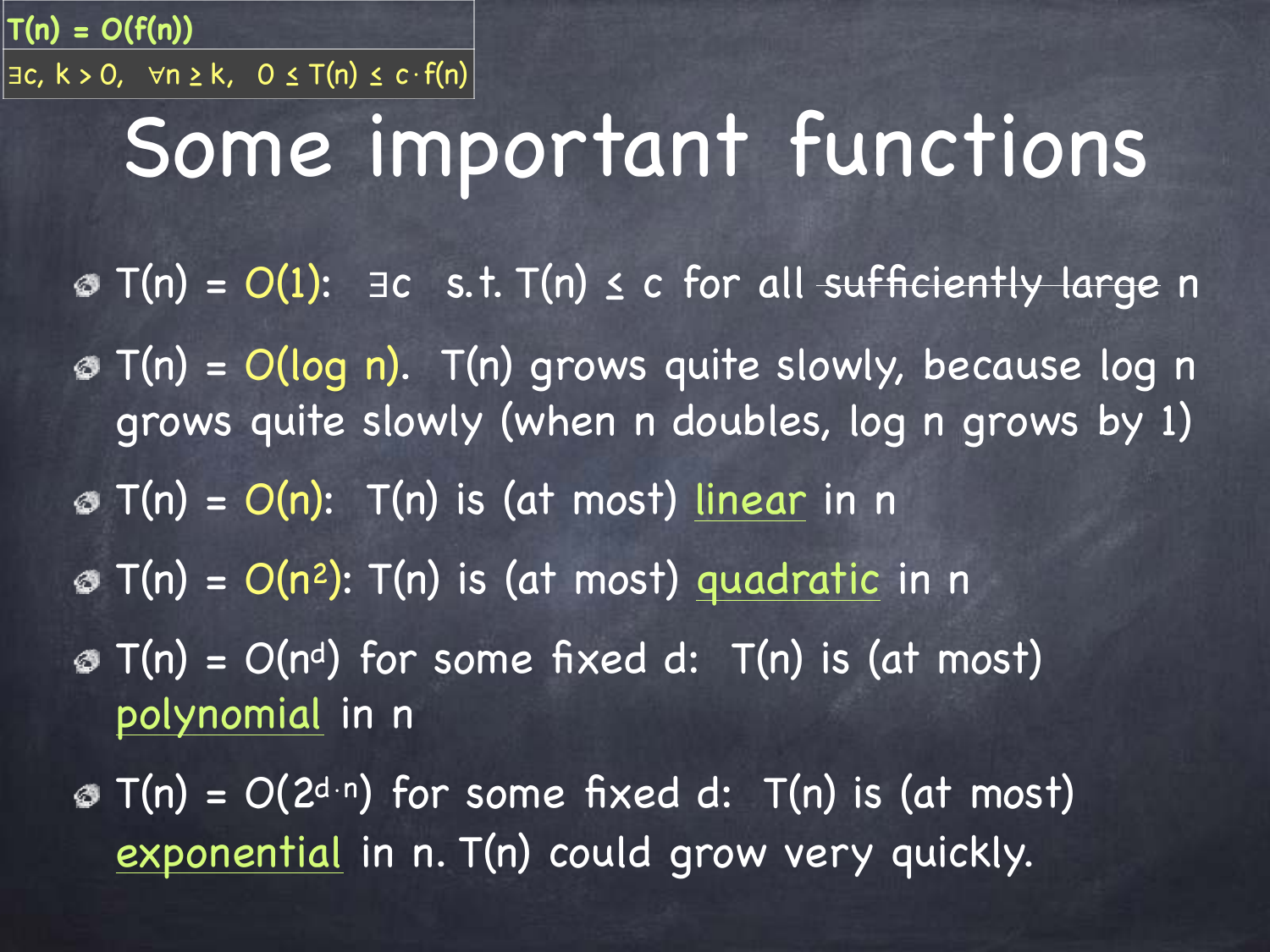A General Solution (a.k.a. "Master Theorem")  $\sigma$  T(n) = a T(n/b) + c·n<sup>d</sup> (and T(1)=1. a≥1,b>1 integer, c>0, d≥0 real.)  $\bullet$  Say n=b<sup>k</sup> (so only integers encountered)  $\odot$  #levels = log<sub>b</sub>  $n = k$  $T(n) = O(|n^d (1 + (a/b^d) + ... + (a/b^d)k|)$  total at i<sup>th</sup> level =  $a^i \cdot (n/b^i)^d$ If a = bd, contribution at each level = nd. T(n) = O(nd⋅log n) If a < bd: 1+ (a/bd) + (a/bd) <sup>2</sup> + … = O(1). T(n) = O(nd) If a > bd: (a/bd) <sup>k</sup>[1 + (bd/a) + (bd/a)2 + … ] = O((a/bd) <sup>k</sup>) = ak/n<sup>d</sup>  $T(n) = O(a^k) = O(2^{k \cdot \log a}) = O(2^{\log n} \cdot \log a / \log b) = O(n^{\log_b a})$ nd a children total at this level  $(n/b)^d$   $(n/b)^d$   $(n/b)^d$   $(n/b)^d$  $(n/b)^d$   $(n/b)^d$  $= a \cdot (n/b)^d$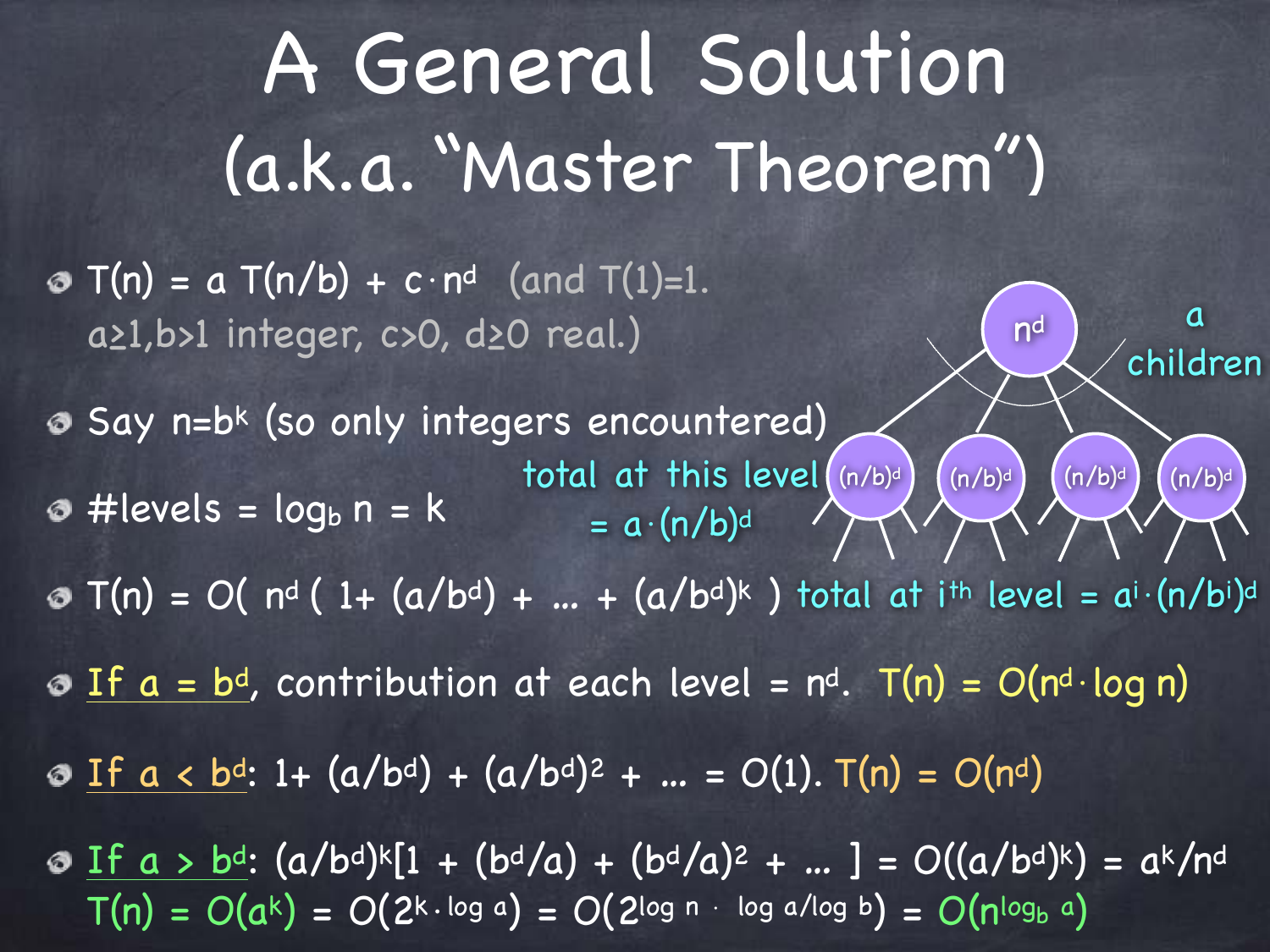### Tight Bounds: Theta Notation

If we can give a "tight" upper and lower-bound we use the Theta notation

 $\sigma$  T(n) =  $\Theta(f(n))$  if T(n)= $O(f(n))$  and  $f(n)=O(T(n))$ 

 $\bullet$  e.g.,  $3n^2-n = \Theta(n^2)$ 

 $\odot$  If T(n) =  $\odot$ (f(n)) and R(n) =  $\odot$ (f(n)), T(n) + R(n) =  $\odot$ (f(n))